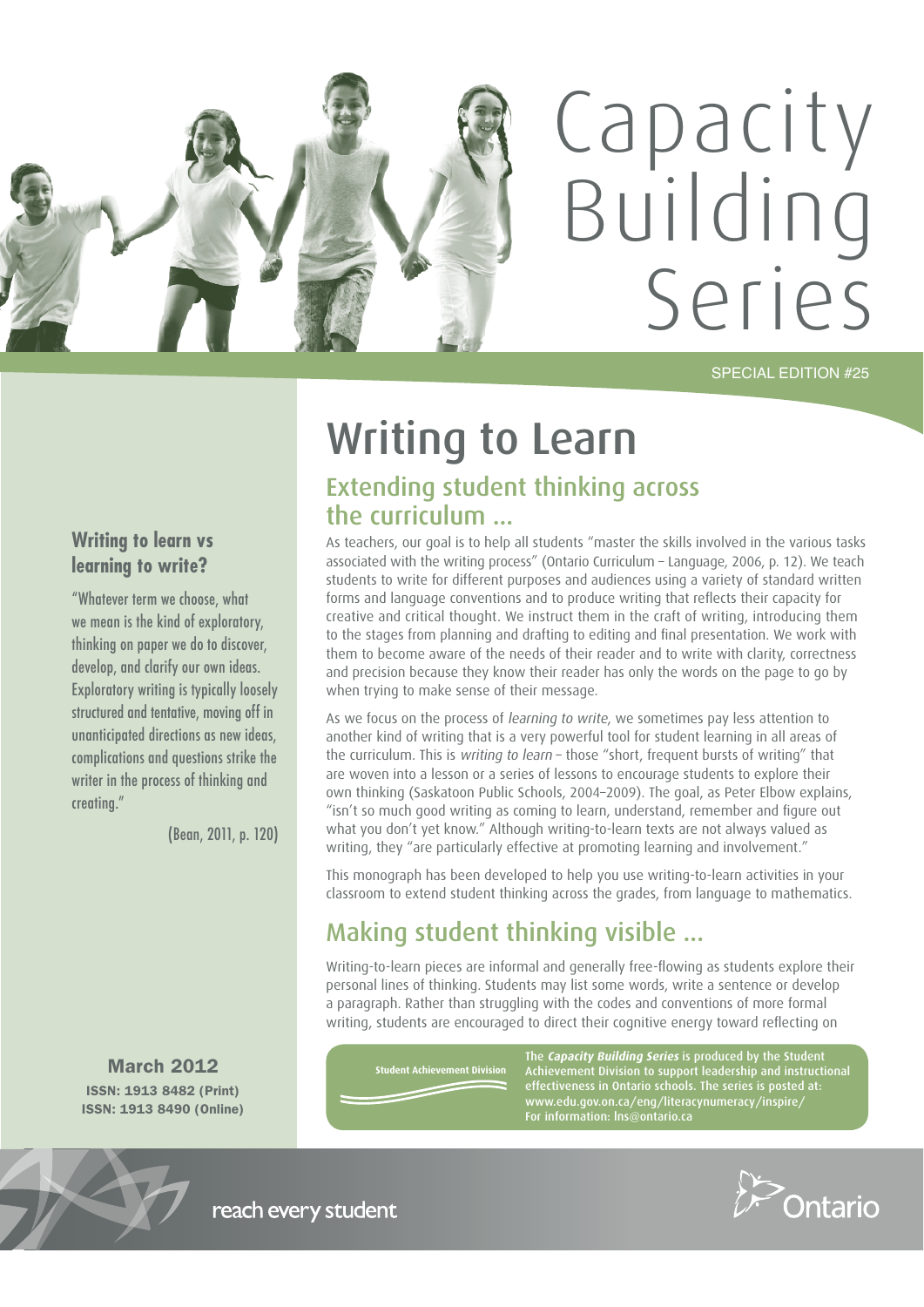**Make writing to learn fun and inviting ...**

#### **Set it up as an invitation:**

• Ask students to write about what they know, where learning is making sense, where it is confusing and what they are doing with new information.

#### **Focus on the quality of thinking, not the mechanics of writing:**

- Don't read every word, every line or every piece of writing.
- Look beyond organization it may be messy and disorganized.

#### **Use the writing as discussion starters:**

- Ask students to tell others what they have written about their thinking and learning.
- • Encourage questioning and conversation about the writing.

their thinking. As a result, writing-to-learn pieces are not always organized but are rich with ideas and possibilities.

In writing-to-learn texts, the audience is typically the writer himself or herself and not other readers. In the classroom, however, this writing is not completely private. Students may share their writing-to-learn pieces with other students and the teacher for assessment-for-learning purposes. Similar to the way in which teachers use "think aloud" techniques to make their thinking visible for students, students' writing-to-learn pieces make their thinking visible.

Students and teachers read these pieces with the goal of uncovering students' thinking:

- What are some of the things they know and understand?
- Where are some of the gaps, confusions or misconceptions?
- What are some of the questions they have?
- What are some of the connections they are making between new and prior knowledge?
- What new insights are they developing?
- How aware are they of the learning processes they use and the effectiveness of those processes?

Grades, marks or levels are not assigned to students' writing-to-learn exercises. Teachers use the information gleaned from them to determine the effectiveness of their instruction and to adjust lessons and activities to build on student strengths and address areas of need. To maximize the learning potential of writing to learn, teachers provide students with regular feedback about their thinking and learning. Students may share their writing with their peers as well, in partners or small groups, to create opportunities for negotiating and co-constructing knowledge and for engaging in self and peer-assessment and feedback.

## Some Key Strategies

Writing-to-learn activities may be used:

- before a learning experience to get students to "warm up" by thinking about what they know or think they know or feel about a new text or topic explored in a previous lesson.
- during a learning experience to get students to "check in" by thinking about what they understand, what connections they are making, where they are unsure and what questions they have.
- after a learning experience to get students to "take stock," summarizing, synthesizing, evaluating or explaining what they have learned and where they are having difficulty.

#### CHUNK AND CHEW

- also known as "Stop and Jot" and "Listen-Stop-and-Write" (Topping & McManus, 2002)
- designed to break up instructional episodes into small chunks allowing students to stop and reflect briefly in writing on what they are learning (Gusman, 2002)

Provide specific prompts during a lesson to scaffold and focus students' responses. Give them about two minutes to identify key ideas, assess where they are making sense of information and where they are puzzled. Encourage them to make connections and ask questions.

### **OUICK WRITES**

- fast writing.
- one of the most basic writing-to-learn strategies

Present students with a prompt - as simple as a word or phrase ("justice," "web of lies"), an assertion ("There are always two sides to a story.") or a question ("What have you learned that you find surprising?"). Give students about three to ten minutes to write freely to convey what they already know, think or feel about the prompt and, through the process of writing, discover connections and insights.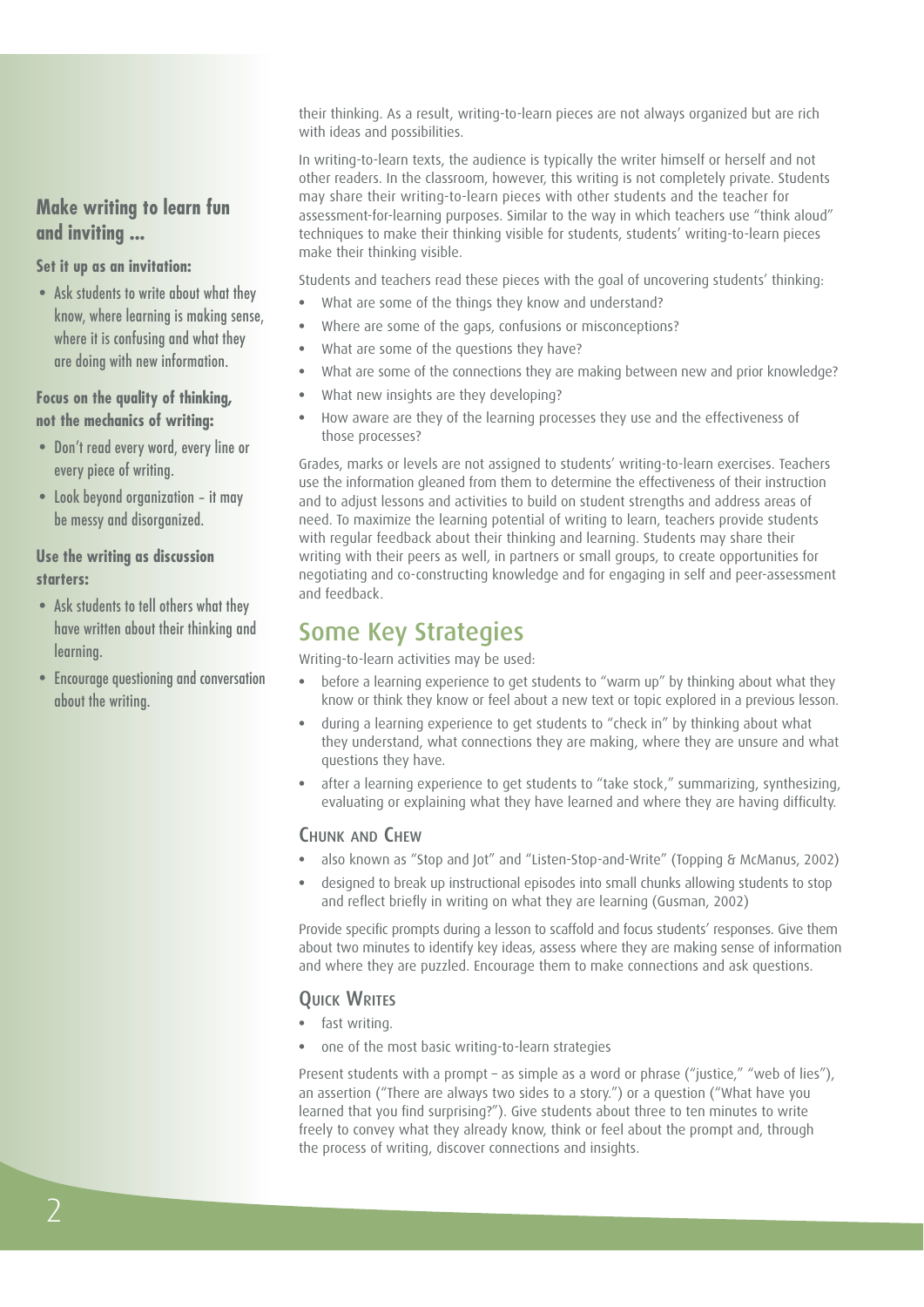## LEARNING LOGS/THINK BOOKS

- a journal where students write informally about what they are learning (Klein, 2008)
- a central place where students can think about, reflect upon, clarify, consolidate and convey their learning

Establish the purpose and structure for log entries, including how long students will write, and pose questions or prompts to provide a focus for the writing. Ask students to identify or summarize what they perceive to be the most important information from a text or lesson and to describe where they have questions. Encourage students to talk about their strengths and needs with respect to their learning processes. Try using the Learning Log in conjuction with other learning-to-write activities (a good way to monitor how students' facility with reflective responses is progressing over time).

## EXIT SLIPS

- a written response to an open-ended question or prompt posed at the end of a lesson
- encourages students to reflect on what they learned during the lesson

Write the question or prompt on the board for students to refer to as they are writing ("What was the most important thing you learned in this lesson?" "What did you learn that surprised you and why?" "What did you find confusing or what question do you have?"). Have students write their responses on an index card or piece of paper.

### **ADMIT SLIPS**

- like an exit slip except that it occurs at the beginning of a lesson
- encourages students to reflect on what they learned during the previous lesson
- provides the teacher with information about students' prior knowledge and any misconceptions they may have

Ask questions that provide you with information about what students are retaining from their previous learning experience ("What is the most important thing that you learned in our last lesson?" "What is one question you have from yesterday's lesson that you hope will get answered today?") Alternatively, the question or prompt can focus students' thinking on what they know or think they know about an upcoming topic ("What does the term 'hero' mean to you?" "What do you know about Egypt?").

### THINK-WRITE-PAIR-SHARE

- an adaptation of Think-Pair-Share (a co-operative learning strategy that supports higher-level thinking)
- provides opportunity for students to deepen and clarify their understanding of an issue or topic through individual reflective writing and shared talk

Ask students during or after an activity to take a minute to think about a key concept, topic or big idea and then to write about it ("What are you thinking?" "What do you think is important to understand or remember?" "How would you explain it to someone else?" "What questions do you have?"). Have students then take a few minutes to pair with another student to discuss what they have written, finally sharing their ideas with the whole group.

### THE MUDDIEST POINT

encourages students to reflect on and monitor their own understanding

After the lesson, have students use writing to explain what they think the main point or key learning from the activity is and what they are most unsure or have questions about ("the muddiest point").

## **Some Dos and Don'ts for writing to learn ...**

You may wish to post these on a class anchor chart.

- Do keep writing!
- Don't stop! Even if you have run out of things to write about, keep your pencil on the paper or fingers on the keyboard.
- • Don't back up! Don't waste valuable thinking time by going back to change what you have written.
- Don't edit. Don't waste valuable thinking time correcting spelling or grammar.